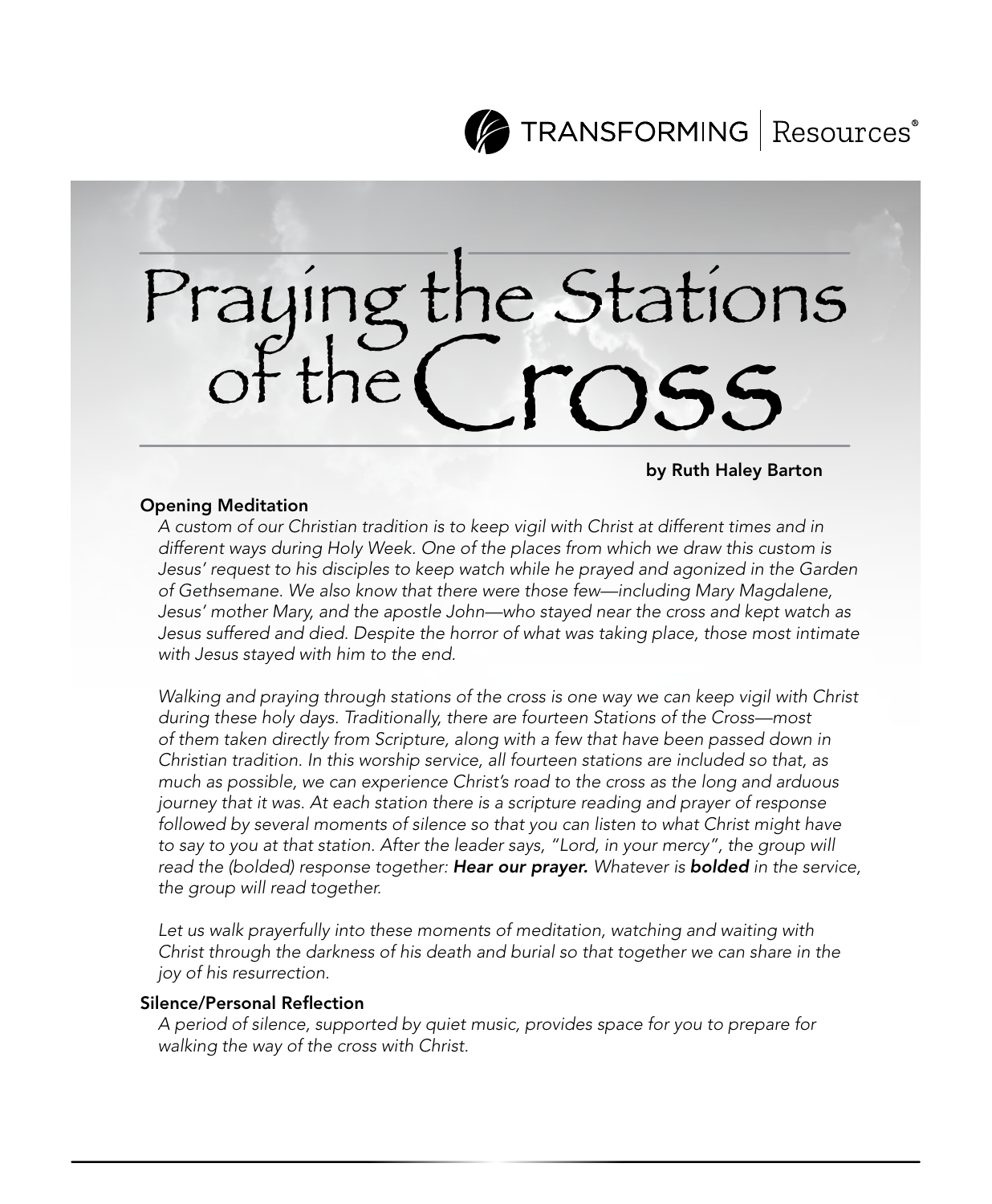#### Prayer

*Let us pray together. Almighty God, whose most dear Son went not up to joy but first he suffered pain, and entered not into glory before he was crucified:*

### All: *Mercifully grant that we, walking in the way of the cross, may find it none other than the way of life and peace; through Jesus Christ our Lord. Amen.*

 *Book of Common Prayer*

### Hymn

### *Lead Me to Calvary*

King of my life I crown Thee now, Thine shall the glory be; Lest I forget Thy thorn-crowned brow, Lead me to Calvary.

Refrain: Lest I forget Gethsemane; Lest I forget Thine agony, Lest I forget Thy love for me, Lead me to Calvary.

Show me the tomb where Thou wast laid, Tenderly mourned and wept; Angels in robes of light arrayed Guarded Thee while Thou slept. *(Refrain)*

Let me, like Mary, through the gloom, Come with a gift to Thee; Show to me now the empty tomb, Lead me to Calvary. *(Refrain)*

May I be willing, Lord, to bear Daily my cross for Thee; Even Thy cup of grief to share, Thou hast borne all for me. *(Refrain)*

## The First Station: Jesus is condemned to death *(Matthew 27:15-24)*

Lord Jesus Christ, our Teacher on the Way, we are all condemned to death. Sometimes we bring *death on ourselves; sometimes it is at the hands of others. Always, death is an inevitability of the human situation. Even though we try to avoid it, the Paschal rhythm of death, burial, and resurrection teaches us that the only path to new life leads through the dark and narrow passageway of death.* 

*Lord Jesus Christ, friend and brother, you faced your accusers with quiet dignity. You walked into your death with honesty and grace. Show me those places in my own life where I must die to self in order to be born to new life.*

### *As we walk this way together, teach me how to meet my own deaths—large and small—with courage and grace.*

### SILENCE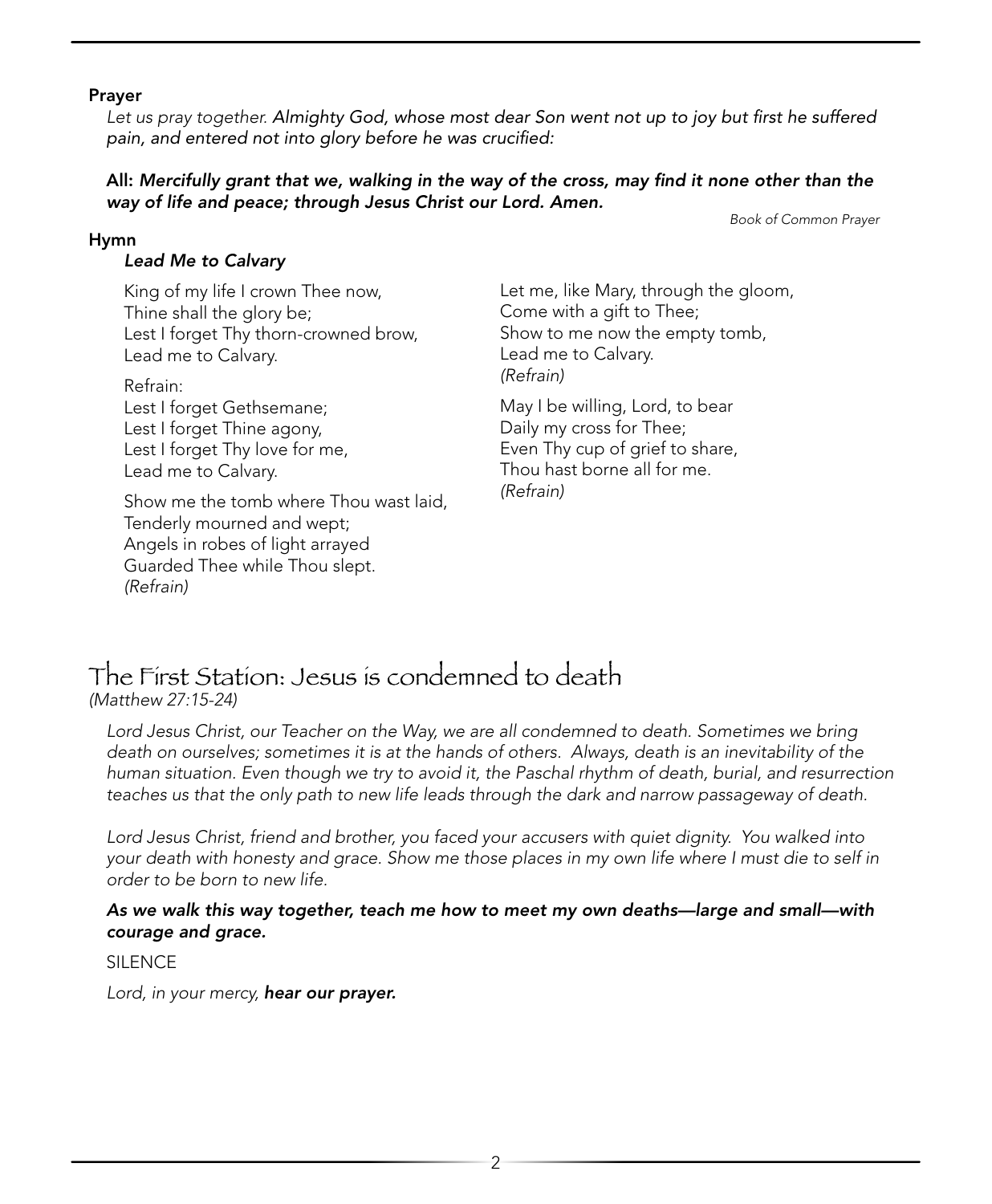## The Second Station: Jesus Takes Up His Cross *(John 19:17)*

Lord Jesus Christ, our Teacher on the Way, sometimes your call upon our lives seems like more than we can bear. We are tempted to shrink from the challenges and hardships of our path. We wonder if we can make it all the way up the hill. Lord Jesus Christ, you carried your own cross with strength and *perseverance and were undeterred by those who demeaned you along the way.*

### *As we walk this way together, show me what is my cross to carry, my burden to bear, and teach me how to shoulder it well. Today is the day for me to learn more of what it means to take up my cross and follow you.*

SILENCE

*Lord, in your mercy, hear our prayer.*

## The Third Station: Jesus Falls for the First Time

*(Traditional)*

*Lord Jesus Christ, our Teacher on the Way, we are afraid of falling. Afraid of failing. Afraid of not being seen as strong and able to manage everything that has been given to us to do. Somehow the expectations have gotten so high that there is no place for weakness, for vulnerability, for needing help. We try to pretend that we can live far beyond human limitations and we ruin ourselves in the process. Lord Jesus Christ, our friend and brother, on the day you accomplished God's greatest purpose for your life, you fell. You, the Creator of the Universe, the Word that spoke all things into being and holds them all together, stumbled under the weight of a man-made cross.*

*As we walk this way together, teach me how to let myself be human. When I fall, help me not to be paralyzed with shame or waste energy with excuses; rather help me to get up and keep walking the path that is marked out for me.* 

SILENCE

*Lord, in your mercy, hear our prayer.*

### The Fourth Station: Jesus Meets His Mother *(John 19:26, 27)*

*Lord Jesus Christ, our Teacher on the Way, your life on this earth was shaped by a mother who was utterly given over to the will of God in her life. Her prayer, "Here I am, the servant of the Lord; let it be with me according to your word," reverberates throughout history as a picture of what it means to be totally given over to the will of God. I wonder what it was like to look into her eyes that day and see the pain that such willingness brought upon her. Who could have imagined that it would all end so horribly? Was there any regret in her eyes?* 

Lord Jesus Christ, our brother and our friend, your mother's life teaches us that sometimes we must let *go of that which we have birthed. We must allow it to be taken from us in order for it to be returned to us again. Sometimes it seems like this is the deepest pain of all.*

### *As we walk this way together, teach me how to bear this pain when it is time.*

SILENCE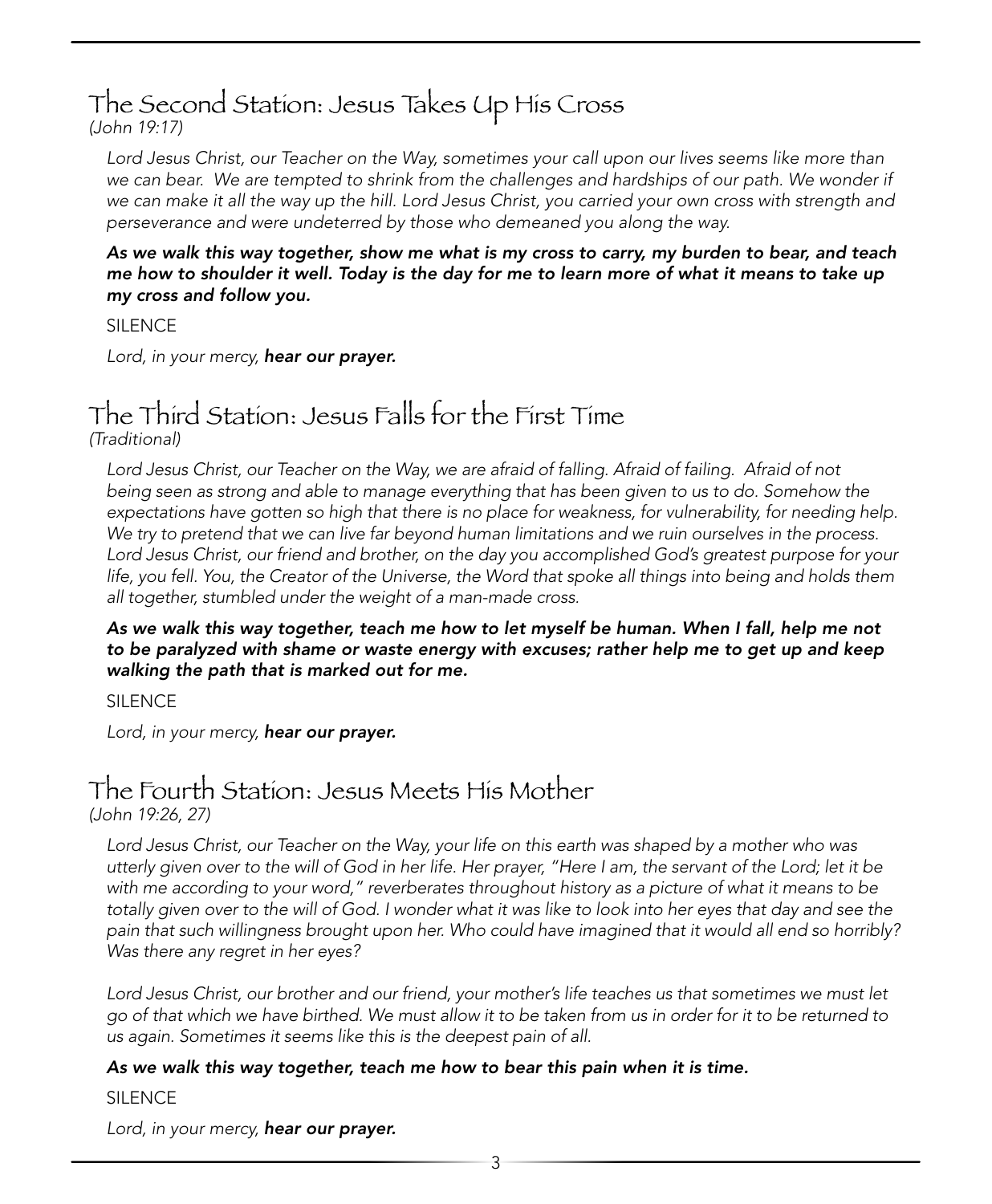## The Fifth Station: Simon of Cyrene Helps Jesus Carry His Cross *(Luke 23:26)*

Lord Jesus Christ, our Teacher on the Way, sometimes we need help. We need companions on the *way to help us shoulder our burdens when they get too heavy. And yet, we are embarrassed to ask for help or unable to receive it when it is given. As we walk this path together, forgive me for my proud self-sufficiencies and for all the ways in which they wall me off from you and from others. Save me from the exhaustion that sets in when I am unable to receive the help I need.*

### *As we walk this way together, help me learn to recognize the help you send and to humbly receive it when it is given.*

SILENCE

*Lord, in your mercy, hear our prayer.*

### The Sixth Station: A Woman Wipes the Face of Jesus *(Traditional)*

*Lord Jesus Christ, our Teacher on the Way, it is one thing to receive help because someone is pressed into duty; it is quite another to experience compassion freely given. I am taken with this woman whose compassion moved her to do the one small thing she could do for you. She could not save you from what was before you, but she could be kind to you along the way. She saw the blood and sweat pouring down your face and so she did something so simple. So needed. So true. She wiped your face. Would I have had the courage to step out of my safe place in the crowd and expose myself to danger in order to help a stranger? Would I have been able to calm my beating heart and queasy stomach long enough to reach out or would I have been paralyzed by fear? If I had been the one exhausted and bloodied on the road, would I have had the humility to receive the ministry of a stranger?*

### *As we walk this path together, help me to see the one small thing I can do for you and help me to do it before the moment passes.*

SILENCE

*Lord, in your mercy, hear our prayer.*

## The Seventh Station: Jesus Falls the Second Time

### *(Traditional)*

*Lord Jesus Christ, our Teacher on the Way, I hate these falling stations. They embarrass me. It is hard for me to admit when and where I have fallen. I want so much to nuance it. Make it look like something it is not. Blame it on someone else. But as I watch you fall, weakened from the beatings, the loss of blood, the lack of food and water, the betrayals of your friends, I see that there is something in you that is still strong: your commitment to God, your sense of yourself, your commitment to complete the journey that is yours to make. In you I see that there is no shame in*  falling because that is the way the learning comes. In you I see that falling is not the same thing as *being a failure.*

### *As we walk this path together, teach me how to get up again with dignity and continue in your way.*

SILENCE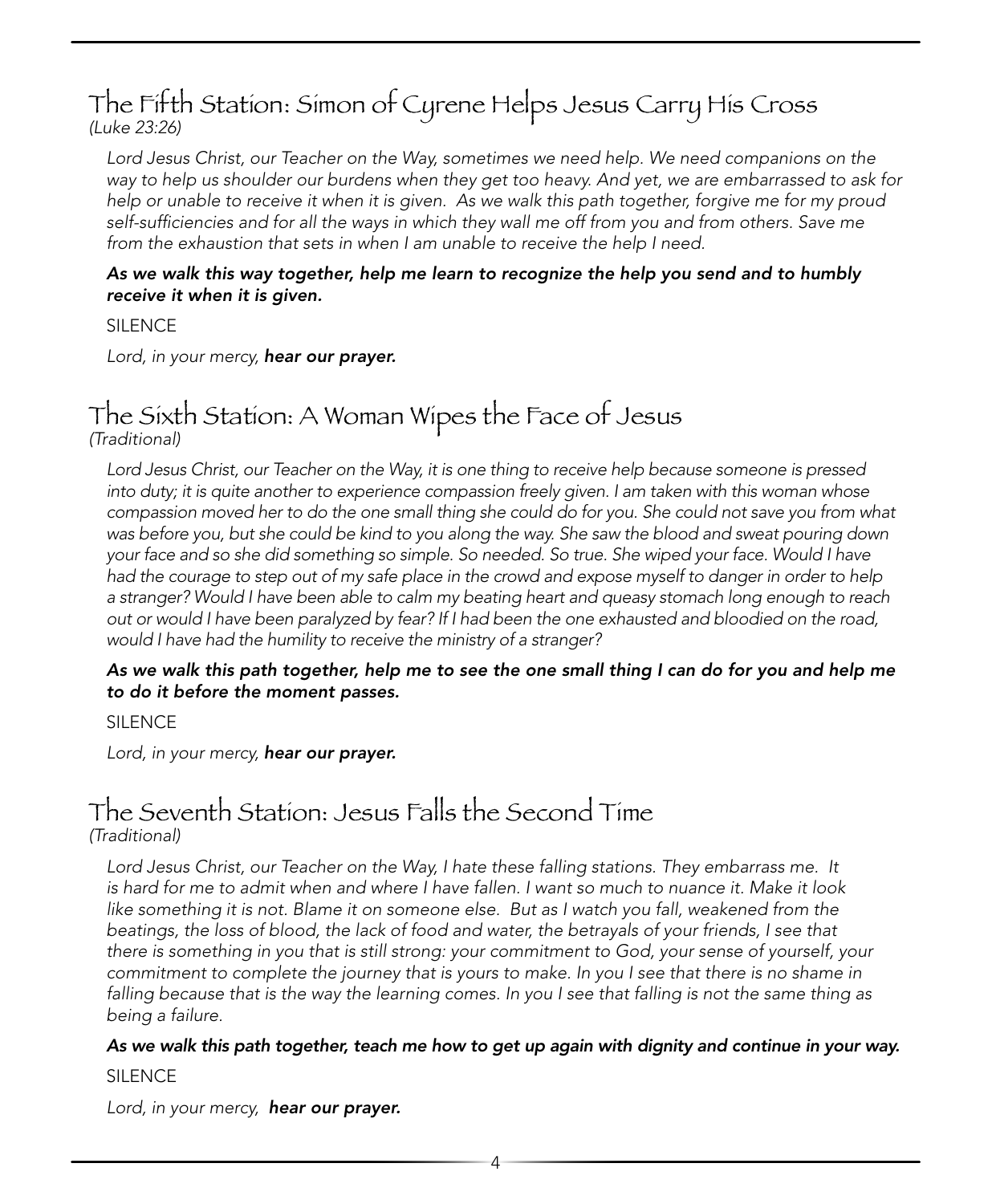## The Eighth Station: Jesus Speaks to the Women of Jerusalem *(Luke 23:27-31)*

*Lord Jesus Christ, our Teacher on the Way, teach us how to grieve. We do not know how to grieve and what to grieve for. Like the women of Jerusalem, our grieving is full of melodrama and it usually misses the point. True grief, the kind that comes from seeing and grasping our true situation, is so deep it can hardly be spoken. It can only be endured. Lord Jesus Christ, our brother and our friend, our journey with you must be one of true sorrow and true conversion.*

### *As we walk this path together, lead me beyond the melodrama of public weeping and wailing into the godly grief that leads to true repentance. Let me know the comfort promised to those who truly mourn.*

SILENCE

*Lord, in your mercy, hear our prayer.*

## The Ninth Station: Jesus Falls the Third Time *(Traditional)*

Lord Jesus Christ, our Teacher on the Way, I am frustrated with the falling. I keep hoping that last time *will be the last time, but it is not. I keep wishing that at some point on the journey I could be certain that we can transcend our own human frailty, never to fall again. Perhaps I am finally getting it: falling and getting up again is and always will be a part of the journey until we are finally home. Lord Jesus Christ, thank you for not giving in to despair when the road got so hard. Thank you for getting up again each and every time you fell.*

### *As we walk this path together, grant me the perseverance and the humility to continue falling and rising until I am safely home.*

SILENCE

*Lord, in your mercy, hear our prayer.*

## The Tenth Station: Jesus is Stripped of His Garments *(Matthew 27:31)*

Lord Jesus Christ, our Teacher on the Way, this station is hard for me. Even now, I want to find some *way to avert my eyes... pretend it didn't really happen... convince myself they did not strip you completely, that they left you with some shred of dignity. But somehow, I don't think they did. This business of being stripped of one's dignity is more than I can bear. As we walk this path together, I*  become aware of how much I protect myself to maintain my own dignity. I become aware of how I *strip others of their dignity.*

*As we walk this path together, help me to look at you and see that even though they could strip you of your clothing, they could not strip you of your true identity. Help me to root my identity more completely in you so I know that ultimately I have nothing to lose.* 

### SILENCE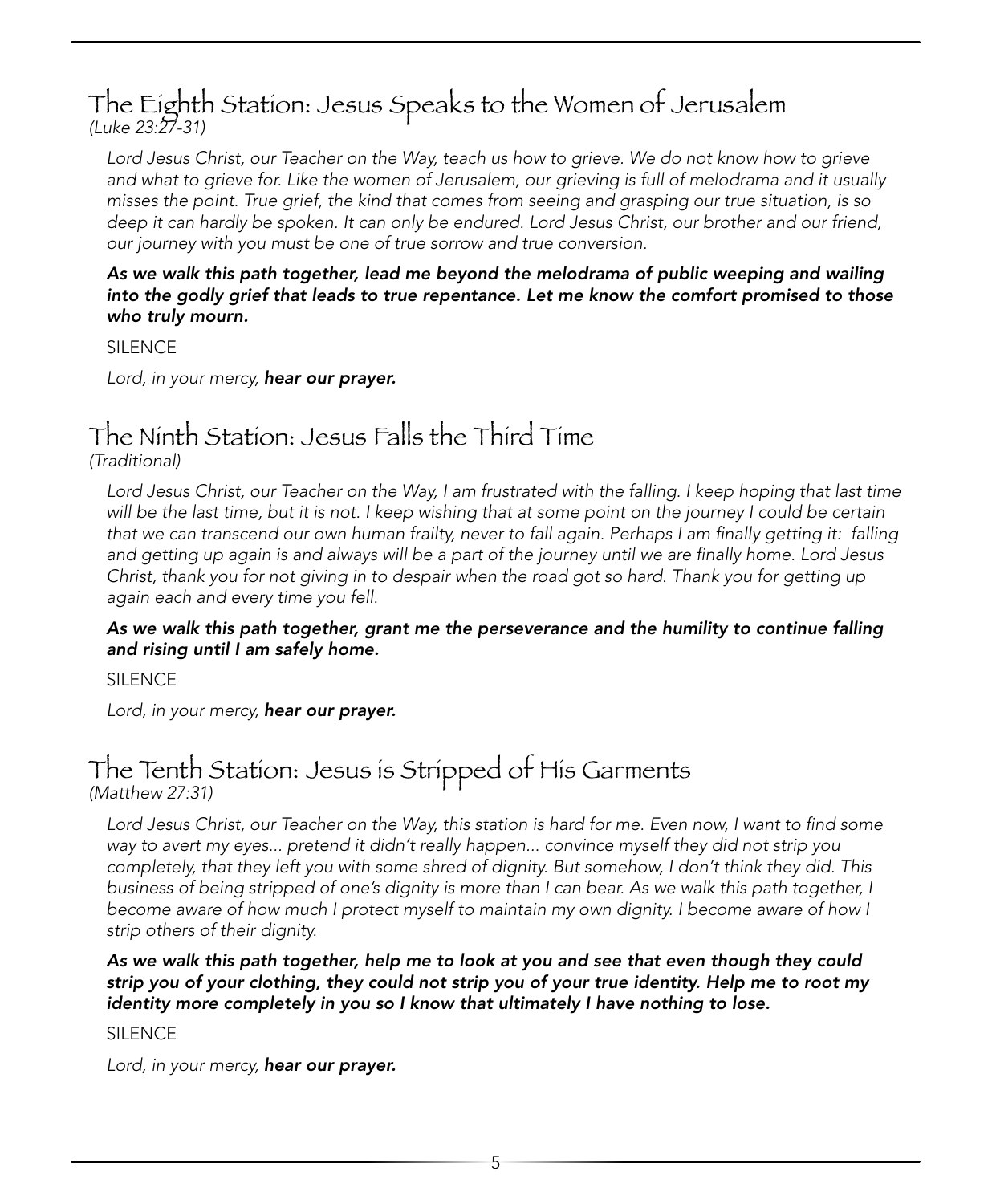# The Eleventh Station: Jesus is Nailed to the Cross

*(Matthew 27:33-37)*

Lord Jesus Christ, our Teacher on the Way, the time has come. The moment to which your whole life has been leading. I look at you and see that you are not afraid. You are resolute and committed and *I am in awe of what I see. Is there any word that could come from my mouth, any sentence that could capture what is happening now? You die for me, you give your all for my sins, you become the Man of Sorrows so that I can have joy.*

### *As we walk this path together, I learn that sometimes there are no words…*

### Song

### *Behold the Lamb of God*

Behold the Lamb of God battered and bruised, Impaled upon a cross, beaten and abused. Behold the Lamb of God writhing in pain; He took upon Himself all my guilt, all my shame. Behold the Lamb of God, the Blessed Lamb of God; All glory to the Lamb that was slain for my sin.

SILENCE

*Lord, in your mercy, hear our prayer.*

### The Twelfth Station: Jesus Dies Upon the Cross *(Luke 23:44-49)*

*Lord Jesus Christ, our Teacher on the Way, how did you know when it was time to let go? How did you know when you had suffered enough and could finally and completely commend your spirit into God's hand? I confess that I don't always know when to let go. I cling and grasp for every last straw. I do not lay my life down willingly and so it has to be wrenched from me and that always hurts more. As we walk this path together, teach me how to let go when it is time. Teach me to relinquish that very*  last breath of a thing I think is mine to claim in this life, so I can live in total abandonment to you. But *even in this, help me not force what I cannot be or jump ahead of where I really am.*

### *As we walk this path together, show me how to do what I do not yet know how to do.*

### Hymn

### *When I Survey the Wondrous Cross*

When I survey the wondrous cross On which the Prince of Glory died, My richest gain I count but loss, And pour contempt on all my pride.

See, from His head, His hands, His feet, Sorrow and love flow mingled down. Did e'er such love and sorrow meet, Or thorns compose so rich a crown?

Were the whole realm of nature mine, That were a present far too small. Love so amazing, so divine, Demands my soul, my life, my all!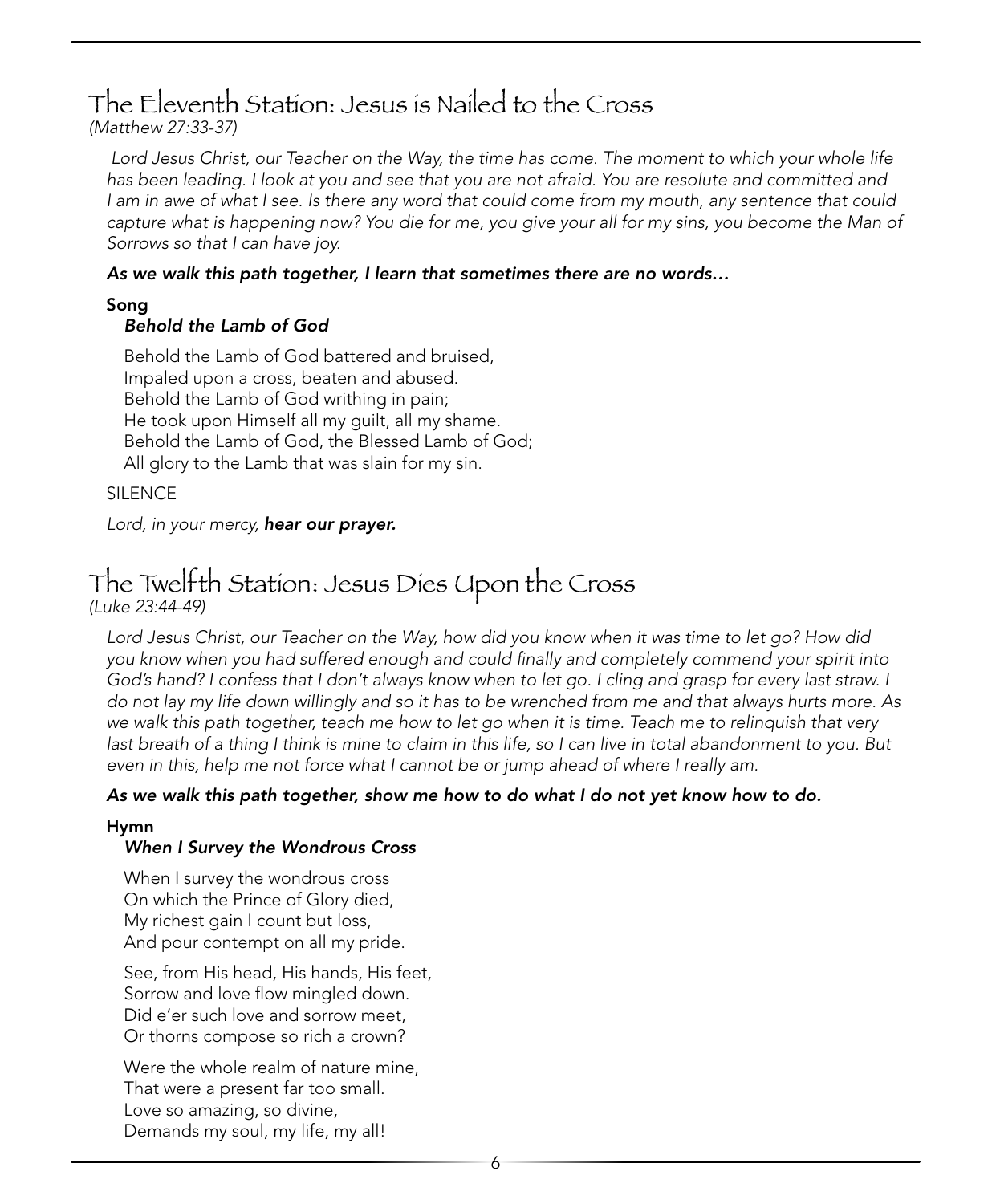### SILENCE

*Lord, in your mercy, hear our prayer.*

## The Thirteenth Station: Jesus is Taken Down from the Cross *(Luke 23:50-55)*

We watch in silence as Jesus' body is taken down from the cross, wrapped in a linen cloth and *prepared for burial. We allow ourselves to feel the depth of Christ's love for us and the depth of our loss. We bow or kneel in response to this sacred moment.*

SILENCE

*Leader: Lord, have mercy.*

## The Fourteenth Station: Jesus is Laid in the Tomb

*(Matthew 27:57-61)*

We follow those who carry Jesus' body to the tomb and wait in silence as Jesus' body is laid there *and the tomb is sealed.* 

### Hymn

### *Were You There When They Crucified My Lord?*

Were you there when they crucified my Lord ? Were you there when they crucified my Lord ? Oh, sometimes it causes me to tremble, tremble, tremble Were you there when they crucified my Lord ?

Were you there when they nailed him to the tree ? Were you there when they nailed him to the tree ? Oh, sometimes it causes me to tremble, tremble, tremble Were you there when they nailed him to the tree ?

Were you there when they laid him in the tomb ? Were you there when they laid him in the tomb ? Oh, sometimes it causes me to tremble, tremble, tremble Were you there when they laid him in the tomb ?

### SILENCE

As we are ready, depart in silence, prepared to watch and wait with Christ until Resurrection Sunday.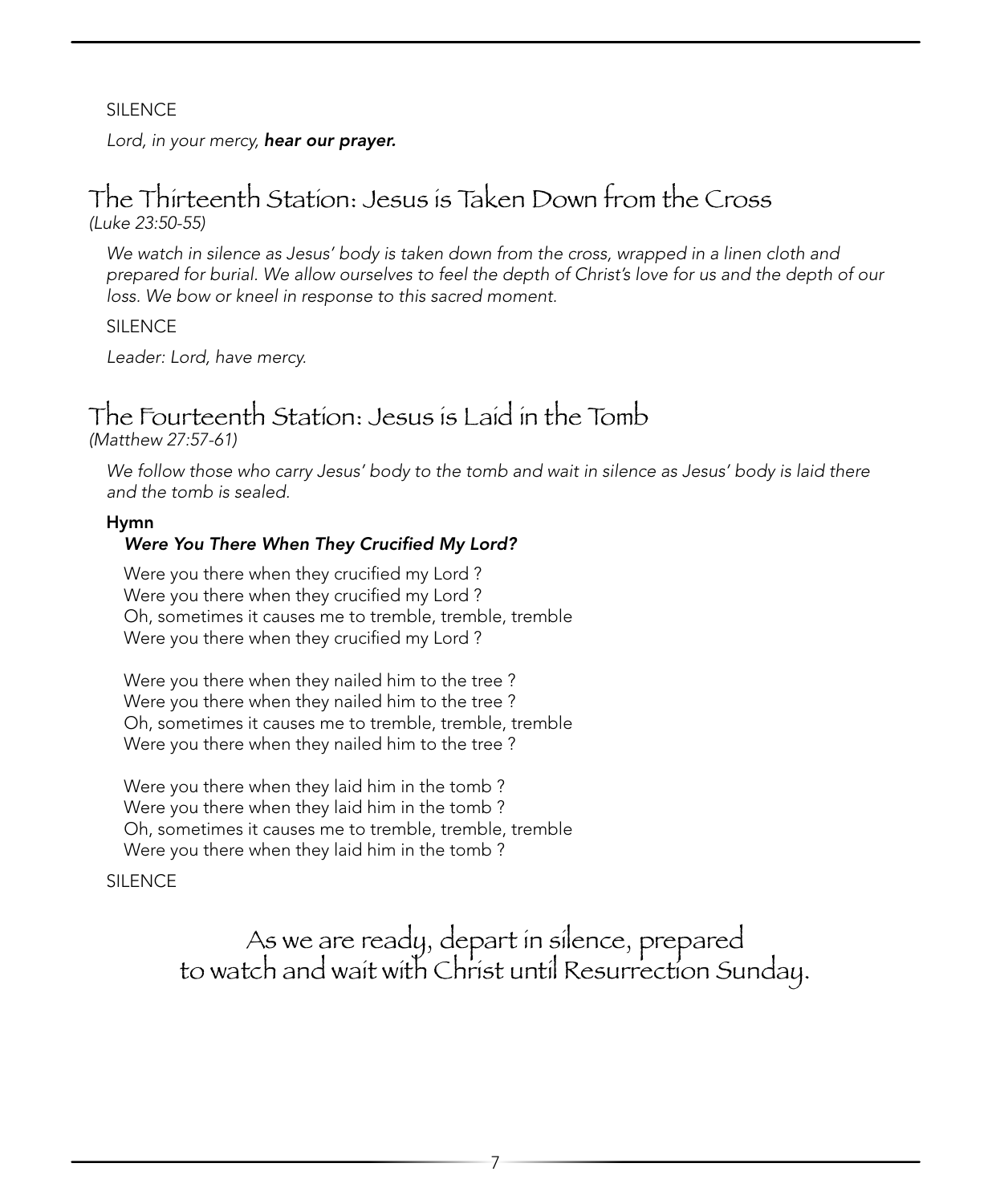# Praying the Stations of the

### AN INVITATION TO WALK WITH CHRIST

#### Hymn & Song Sources

*Were You There* Traditional spiritual. Public Domain.

*When I Survey the Wondrous Cross* Isaac Watts. Public Domain.

*Lead Me to Calvary* Text: Jennie Evelyn Hussey Music: William J. Kirkpatrick Public Domain

Behold the Lamb of God *Words and music by Rory Noland © 2007 Heart of the Artist Ministries.*



For information www.transformingcenter.org or 630-588-8133



©Ruth Haley Barton, 2020 This prayer guide is not to be reproduced without permission.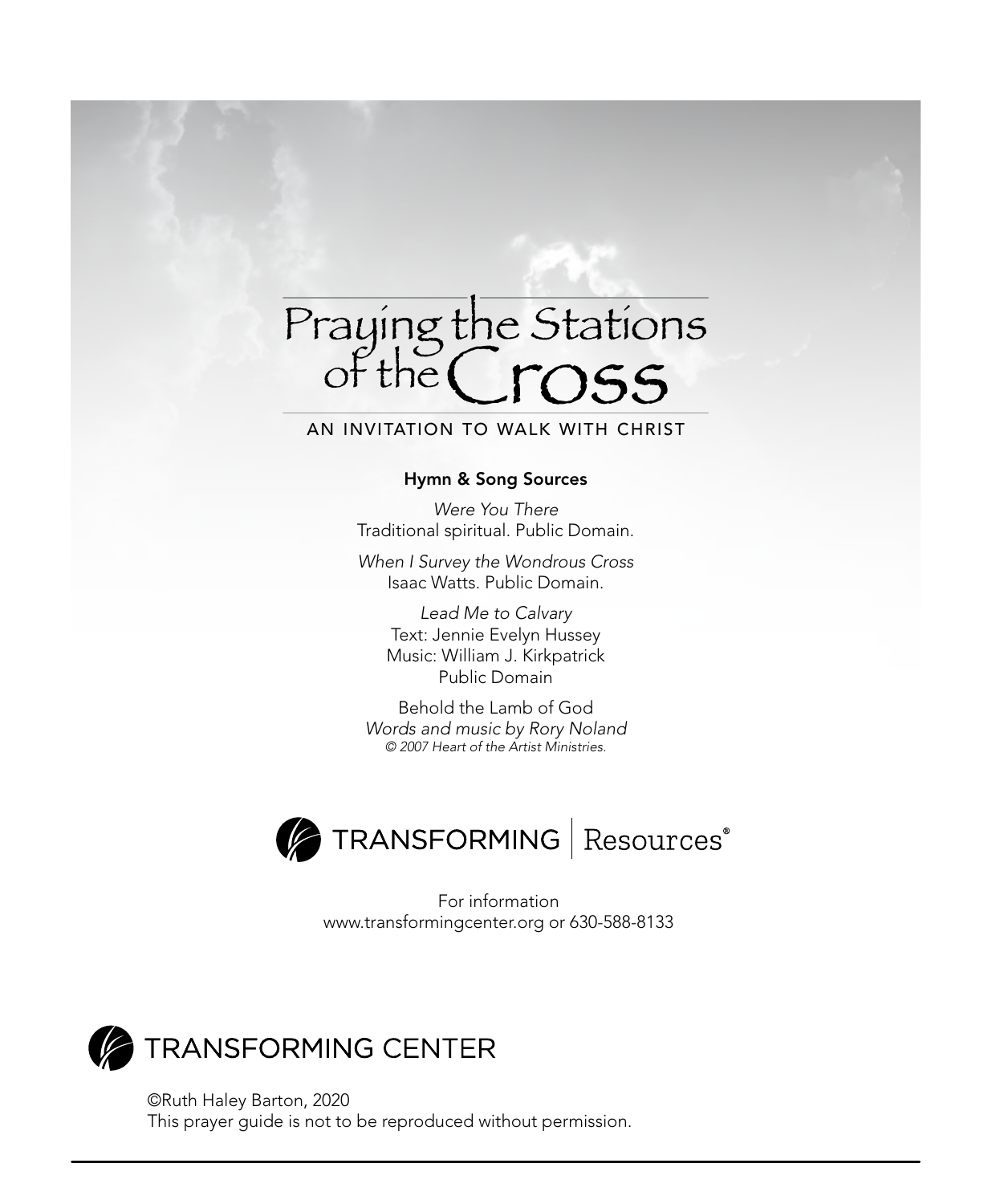

# The best thing you bring to leadership is your own transforming self!

People change incrementally... over time... with others... in the context of spiritual disciplines that open us to God. A *Transforming Community®*  is a group of pastors and Christian leaders who commit themselves to nine quarterly retreats over twenty-seven months for the purpose of experiencing deeper levels of spiritual transformation.

Reclaim practices and experiences that spiritual seekers down through the ages have used to open themselves to God's transforming work.

### **WHO SHOULD ATTEND**

- Senior pastors/clergy
- Members of your church's decision-making body (elders/deacons/vestry/ session/consistory)
- Business leaders and influencers
- Leaders of ministry organizations
- Denominational executives